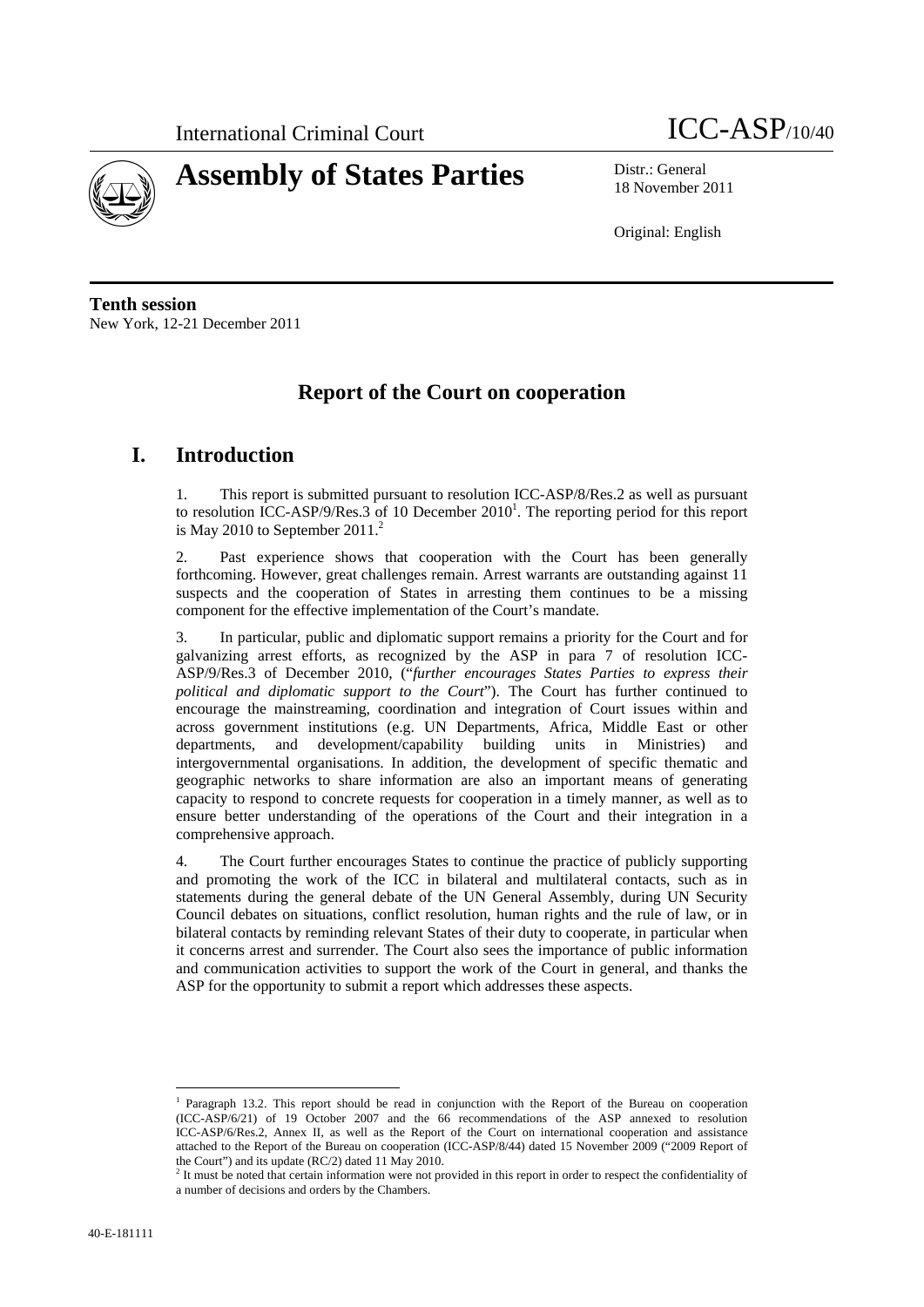5. As it did in its 2009 Report, the Court reiterates that lack of cooperation and assistance or delays in executing requests have a cost. They may lead to delays in the investigations activities and other Court proceedings and operations, thereby affecting the Court's efficiency and as a consequence increasing the running costs. The delays may also affect the integrity of the proceedings.

6. The Court urges all States Parties to ensure the availability of national procedures for cooperation as required by article 88, and encourages the adoption of proactive measures to facilitate effective cooperation, such as designating a national focal point for cooperation with the Court. The Court emphasizes that States Parties' failure to implement Rome Statute provisions into national laws does not absolve them from their obligation to fully cooperate with the Court. Additionally, lack of implementing legislation is not an obstacle for the signature of agreements relating to matters of voluntary cooperation.

# **II. States Parties and the Court**

7. The legal framework underpinning the cooperation and assistance requested from States Parties by the Court during the different phases of its activities is detailed in paragraphs 10 to 14 of the 2009 Report of the Court, and is founded on Parts 9 and 10 of the Rome Statute as well as on article 15(2) of the Rome Statute ("the Statute").

## **A. Cooperation in support of preliminary examinations, investigations and prosecutions**

### **1. Cooperation and assistance in the context of preliminary examinations**<sup>3</sup>

8. A preliminary examination is the first phase of the activities of the OTP, in order to assess if an investigation should be opened. $4$  There are no timelines provided in the Statute for a decision on a preliminary examination. The preliminary examination process provides an early and crucial opportunity to mobilize the efforts of States, international organizations and civil society to support the national jurisdictions in their fight against impunity, thus promoting national proceedings and contributing to the prevention of future crimes in a very cost-effective manner. To facilitate this collective action, the OTP, in accordance with its positive approach to complementarity, carries out activities that often require the cooperation of States. These can in turn be factored in by all relevant actors, in order to promote genuine accountability efforts at the national level and maximize the impact of the Court's work. The importance of timely and effective cooperation from States should be highlighted in this regard<sup>5</sup>; this could include *inter alia* facilitating OTP missions on their territory or providing relevant information to the OTP, based on Article 15 (2).

9. During the reporting period, the OTP has sent 32 requests for information with respect to six situations under preliminary examination, keeping the level of the number of requests at the same high level as the previous reporting period. The great majority of these requests (28) were addressed to States Parties; 3 were sent to a non-State Party. The majority of requests were for additional information under Article 15 (2).

 $\overline{a}$  $3$  There are currently nine situations under preliminary examination by the OTP, at different phases of analysis: the OTP is analyzing pre-conditions of jurisdiction regarding the situation in Palestine; it is analyzing alleged crimes committed regarding the situations in Honduras, Afghanistan, Nigeria and the Republic of Korea; the OTP is further analyzing national proceedings regarding the situations in Colombia, Guinea and Georgia. Finally, regarding the situation in Côte d'Ivoire, the OTP requested Pre‐Trial chamber III on 23 June for the authorization to open an investigation into the situation in Côte d'Ivoire since 28 November 2010. 4

<sup>&</sup>lt;sup>4</sup> OTP draft policy paper on preliminary examinations, 4 October 2010.

<sup>&</sup>lt;sup>5</sup> More information can be found on the OTP activities in the Court report on complementarity.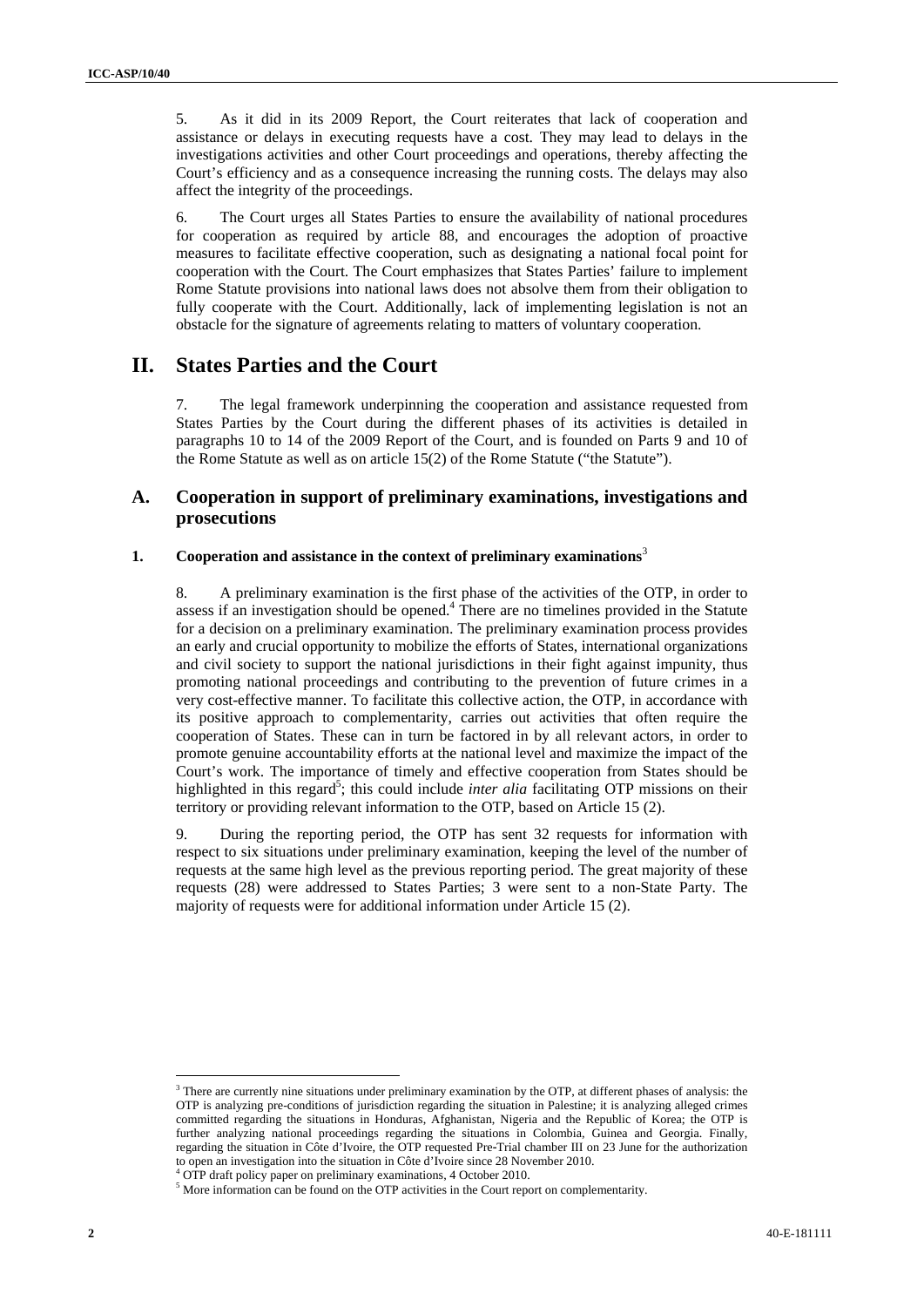### **2. Cooperation and assistance in the context of investigations and prosecutions**

#### **(a) Cooperation and assistance from States**

10. 312 requests were addressed to States and intergovernmental organizations by the OTP regarding its investigative and prosecutorial activities during the reporting period. While some of these requests are still pending, in particular the recent ones, the execution rate is already at 70%. The OTP urges States to facilitate smooth and timely consideration and responses of its requests.

11. The OTP's investigations in Libya are a good example of how active States' cooperation can increase its efficiency. The OTP addressed requests in the Libya investigation to three NGOs, two international organizations, one UN organ, and 13 States (including four non-States Parties). 32 notifications have been processed; in addition, the OTP made 25 requests for assistance, of which 19 are pending, five have been executed and one was withdrawn. The five executed requests were answered in a very short time, between two weeks and one month.

12. *Recipients of requests*: 84% were addressed to 33 States Parties; 7% were addressed to 11 non-States Parties; 6% were addressed to eight UN bodies, and 3% were addressed to four other organizations. Geographically, more than 45 % of the requests were addressed to African States, 40 % were addressed to European States and 6% were addressed to other States. The OTP also continued to diversify its interlocutors and approached 13 new States, including six non-States Parties. *Nature of cooperation and assistance requested*: 47% were notifications<sup>6</sup> for the facilitation of investigative activities on the territory of a State; 33% were requests for transmission of information and documents; 5% related to interviews and 3% were requests for lifting of article 54(3) (e) confidentiality restrictions.

13. The OTP continued to give particular attention to the financial aspects of its investigations; the number of related requests addressed to States<sup>7</sup> further increased. In the reporting period, the OTP has issued 21 requests (more than the previous three years combined) to 19 different States, including three non-States Parties.



14. The Chart below illustrates key trends in requests sent from the OTP.

<sup>&</sup>lt;sup>6</sup> Notifications: correspondences addressed to a Sate notifying it of the planned presence of OTP staff on their territory for purposes of conducting investigative activities not requiring compulsory measures (e.g. interviews on a voluntary basis), in accordance with article 99(4) of the Statute. Such notifications are subject to consultations with the State concerned.

 $^7$  e.g. access to bank records, interviews of relevant individuals, transmission of financial information, search and seizures, identification and location of properties, etc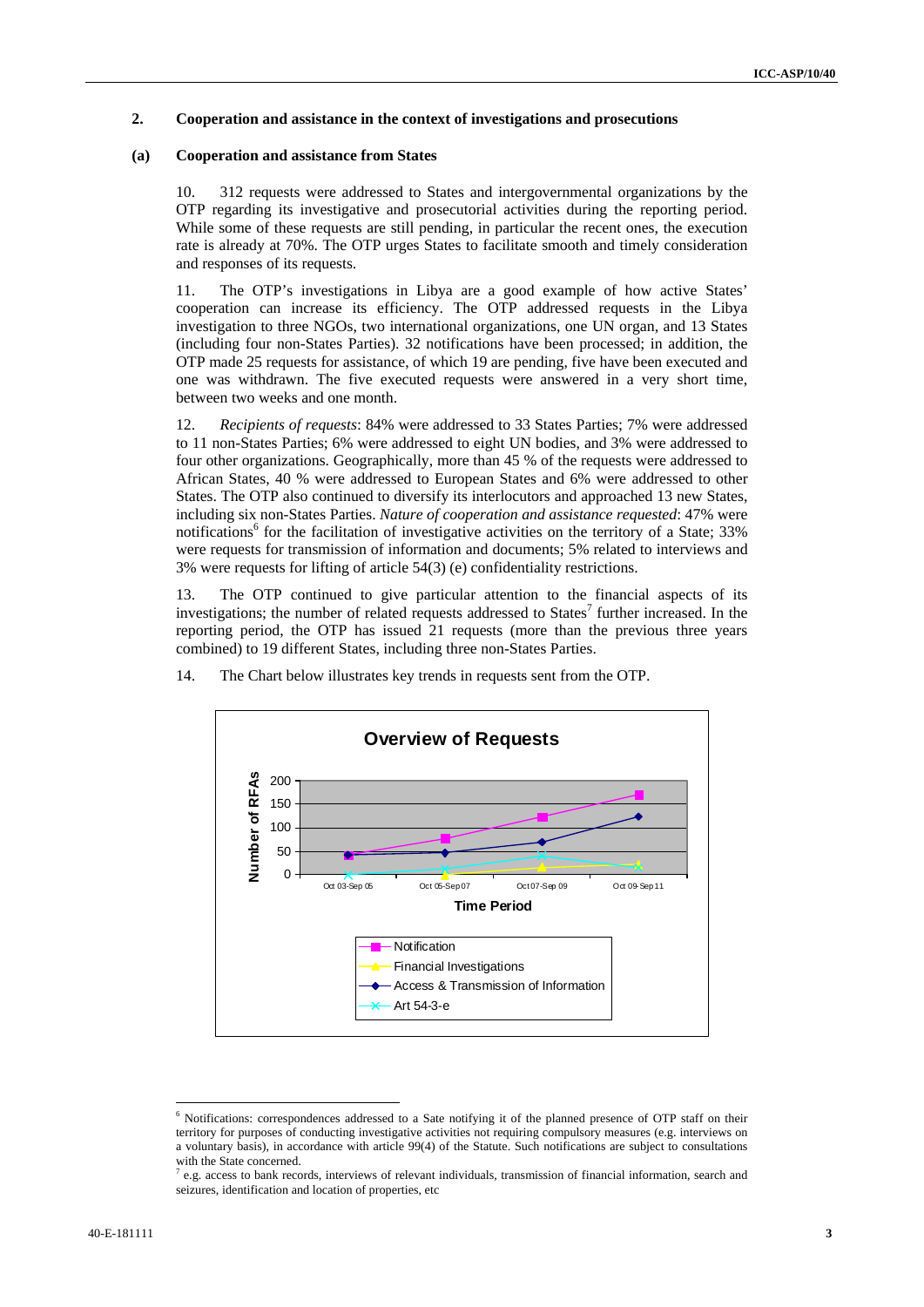#### **(b) Development of cooperation networks**

15. In the context of increasing efficiencies and savings, the OTP continued to develop and expand its networks of cooperation with relevant partners; in particular, it developed a network of support from national forensic institutions from different countries, including *inter alia* Belgium, France, Germany and The Netherlands, which have provided several forensic services to the OTP free of charge<sup>8</sup>. Not only has the turn around time been shorter compared to that of commercial providers, but the OTP estimates total savings of approximately 36,082 euros for the reporting period, and further estimates that it could save up to 54,880 euros for the last quarter of 2011.

#### **(c) Cooperation and assistance in the context of article 93.10 of the Rome Statute**

16. The OTP can, in accordance with article 93.10, cooperate with States by sharing information collected by the OTP that could be of assistance to their national proceedings, subject to the existence of a credible local system of protection for judges or witnesses, the integrity of domestic proceedings and other security caveats. This approach not only assists States in fulfilling their primary responsibility for investigation and prosecution of crimes under the Court's jurisdiction, but also allows the OTP to promote considerable cost savings in relation to the overall goal of ending impunity, thereby contributing as well to the efficiency of its own work.

17. In Uganda for instance, in addition to the Office's investigation and prosecution of the top leaders of the Lord's Resistance Army (LRA), the OTP has been providing assistance to Ugandan authorities to investigate and prosecute other potential individuals, based on its positive approach to complementarity.

18. The investigation and prosecution of crimes allegedly committed by the *Forces démocratiques de libération du Rwanda* (FDLR) in the Kivu provinces in DRC represent one of the most successful examples of cooperation between the Court and States, and further demonstrates how the OTP's positive complementarity approach works in practice. The OTP's cooperation with Germany was key in this regard<sup>9</sup>.

19. Complete information on these examples and others can be found in the Court Report on complementarity $10$ .

## **B. Cooperation in support of judicial proceedings**

#### **1. Arrest, surrender and voluntary appearance**

#### **(a) Arrest and surrender**

20. The Court has benefited from the cooperation and assistance of several States regarding arrest and surrender during the reporting period. On 30 September 2010, an under seal request for the arrest and surrender of Mr. Callixte Mbarushimana was transmitted to France. The arrest took place expeditiously on 11 October and Mr. Mbarushimana was transferred to the Court on 25 January 2011. The Court thanked the French authorities for their cooperation.

<sup>&</sup>lt;sup>8</sup> Forensic services provided included the analysis of mobile phones, computer and other digital media, audio and video equipment, crime scene examination, analysis of samples collected and the redaction of written reports. 9

<sup>&</sup>lt;sup>9</sup> Since at least June 2009, German and the OTP's investigations into FDLR crimes were conducted in consultation between the OTP and the Federal Public Prosecutor General's office at the Federal Court of Justice in Germany. The OTP received information from Germany, as per usual cooperation mechanisms, and also provided information to support the German investigation. The OTP also facilitated contact between German and national judicial authorities in the region, in particular in the DRC.

<sup>&</sup>lt;sup>10</sup> ICC-ASP/10/23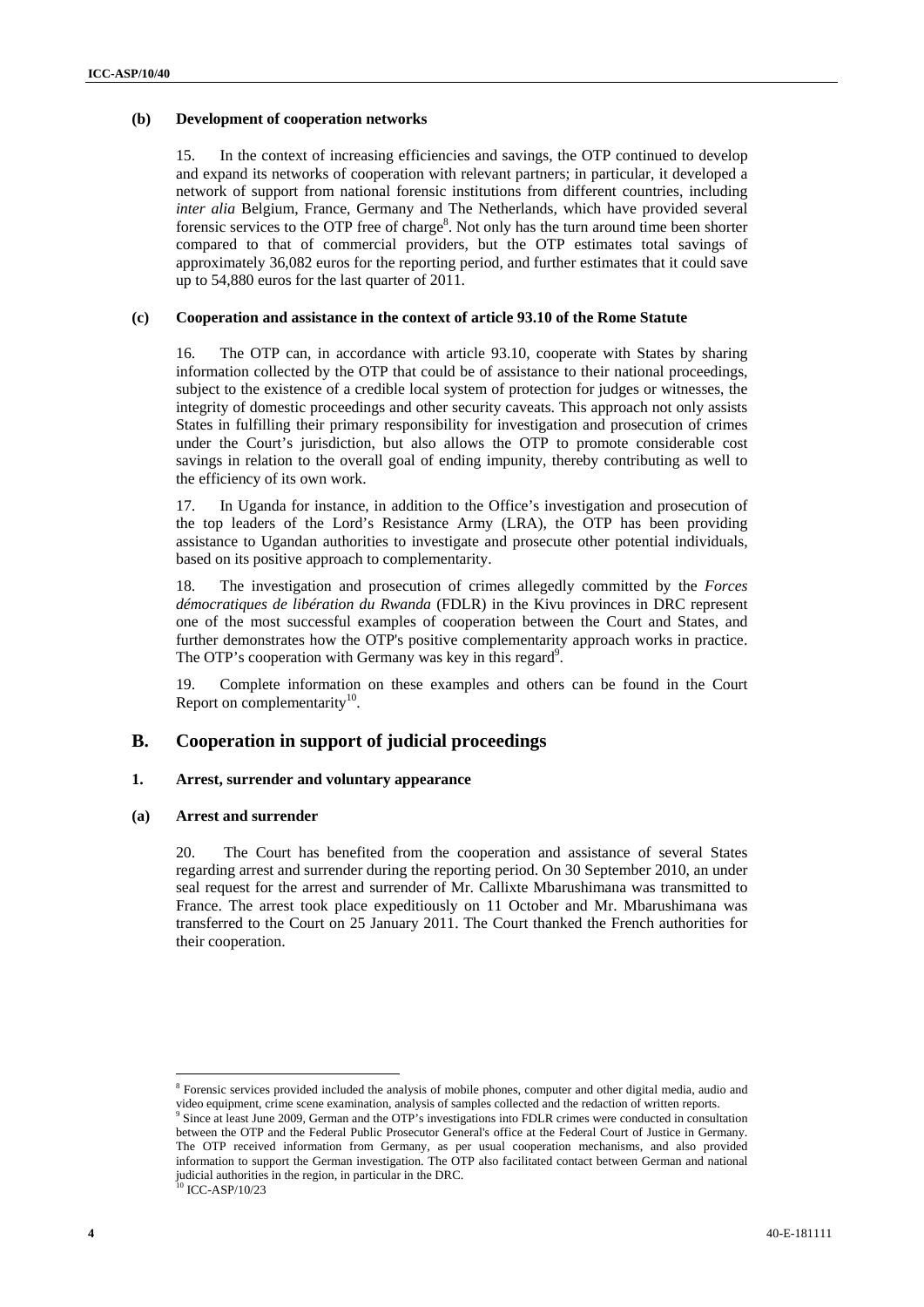21. At the time of submission of this report, 12 arrest warrants were outstanding<sup>11</sup>. The OTP highlights once more its arrest guidelines, published in its Prosecutorial Strategy for  $2009-2012$ , for the consideration of States<sup>12</sup>. The OTP continues to lead efforts with relevant actors in order to galvanize activities leading towards arrest. More information on these efforts can be found in the OTP's report on activities for 2010-2011.

22. Similarly to the situation in the Al Bashir case and in accordance with article 89, the Chamber decided that the requests for arrest and surrender in the situation of the Libyan Arab Jamahiriya should be transmitted to all States Parties. In both cases, the Chamber also ordered the Registry to transmit the requests to the situation countries, to the members of the United Nations Security Council (UNSC) and to neighbouring countries.

23. In the situation of the Libyan Arab Jamahiriya, the Registry notified 125 States including 10 non-States Parties in 22 languages. Only one non-State Party refused the notification. Seven States indicated that the request was sent to the relevant authorities.

24. In the Al Bashir case, after a second arrest warrant was issued by Pre-Trial Chamber I on 12 July 2010, the Registry notified 117 States. Two non-States Parties refused notification.

25. With regard to Ahmed Harun and Ali Kushayb, on 25 May 2010, the Judges issued a decision informing the UNSC of Sudan's failure to cooperate with the Court and referred this to the Council, for it to take appropriate action.

26. The Court emphasizes that States Parties and other States that have a legal obligation to cooperate with the Court under UNSC resolutions 1593 (2005) and 1970 (2011) are required to comply with these requests for arrest and surrender.

27. During the reporting period, Omar Al Bashir visited three States Parties, namely Chad on 21-23 July 2010 and 7-8 August 2011, Kenya on 27 August 2010 and Djibouti on 8 May 2011. The Chamber issued three decisions: on 27 August 2010 informing the UNSC and the ASP about Omar Al Bashir's visits to the Republic of Chad and the Republic of Kenya, and on 12 May 2011, issuing a similar decision concerning Djibouti.

28. In addition, on 18 August, the Chamber issued a decision based on regulation 109(3) of the Regulations of the Court (ROC) inviting Chad to provide its comments on the Registry's report on the reported visit of Omar Al Bashir for the inaugural ceremony of the re-elected President of Chad on 8 August. The Republic of Chad replied on 29 September that it could not comply with the request for arrest and surrender due to its membership to the African Union. The Republic of Chad also indicated that it was entitled to be heard by the Chamber before a finding under Article 87(7) of the Rome Statute could be made.

29. Whereas the Registry's practice is to contact a given State Party if it comes to its attention that a suspect may enter the territory of the said State, reminding the State of its obligation to arrest, the Chamber may always issue direct requests to States in that regard. The Chamber did so on 25 October for Kenya and on 1 December for Central African Republic. In the first case, the venue of the meeting that Omar Al Bashir was to attend was relocated outside of Kenya and in the second case the visit did not take place.

#### **(b) Summons to appear**

 $\overline{a}$ 

30. On 8 March 2011, on the basis of OTP requests, Pre-Trial Chamber II issued two decisions requesting six persons to appear before the Court for the purpose of the hearing of initial appearance in the situation in Kenya. The summonses were served expeditiously on 16 March 2011. The Court notes the good cooperation of the Kenyan authorities in this respect. The initial appearance hearings were held on 7 and 8 April 2011 and the six

<sup>&</sup>lt;sup>11</sup> These are: In the situation in Uganda: Mr. Joseph Kony, Mr. Vincent Otti, Mr. Okot Odhiambo, and Mr. Dominic Ongwen. These warrants of arrest have been outstanding since 2005. In the situation in the Democratic Republic of the Congo: Mr. Bosco Ntaganda. This warrant of arrest has been outstanding since 2006. In the situation in Darfur, Sudan: Mr. Omar Al Bashir (2 arrest warrants), Mr. Ahmad Harun and Mr. Ali Kushayb. These warrants of arrest have been outstanding since 2007 in the cases of Mr. Harun and Mr. Ali Kushayb, and since March 2009 and July 2010 in the case of Mr. Al Bashir. In the situation of the Libyan Arab Jamahiriya: Muammar Mohammed Abu Minyar Gaddafi, Saif Al-Islam Gaddafi and Abdullah Al-Senussi. Their warrants of arrest have been outstanding since 27 June 2011.

<sup>&</sup>lt;sup>12</sup> OTP Prosecutorial Strategy 2009-2012, 1<sup>st</sup> February 2010.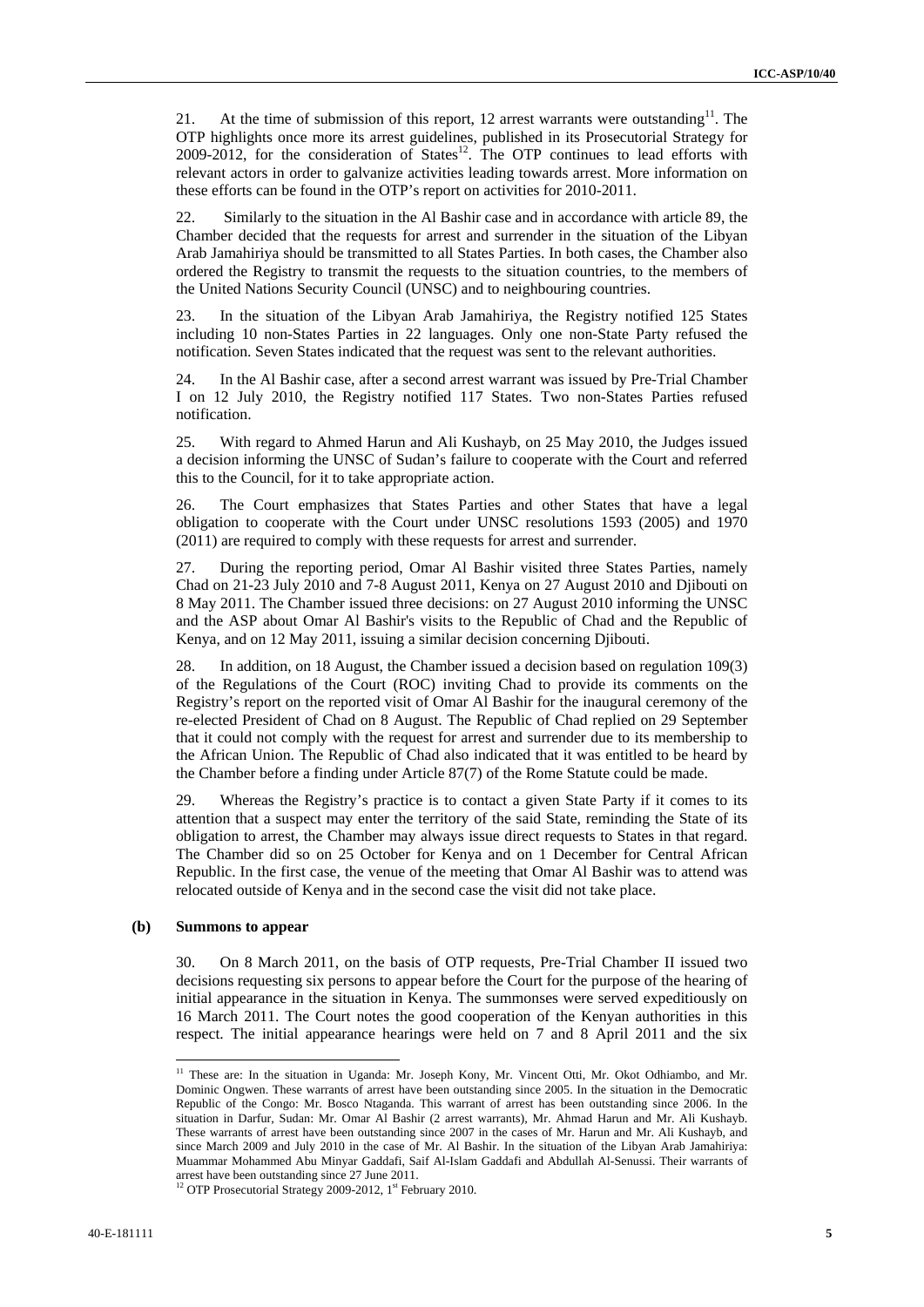suspects returned to Kenya without incident. The hearing of confirmation of charges took place between 1 and 8 September 2011 in the first case and from 21 September to 5 October 2011 in the second case with the presence of the six suspects. The Registry facilitated the voluntary appearance of the persons for both hearings with the assistance of the Embassy of Kenya in the Netherlands and the host State.

31. In the case *the Prosecutor v. Abdallah Banda Abakaer Nourain and Saleh Mohammed Jerbo Jamus*, the two suspects were summoned to attend the hearing of first appearance on 17 June 2010. The Court thanks the States that facilitated the voluntary appearance of the two suspects. With the charges now confirmed, the accused are expected to appear voluntarily before the Court for their trial. The date of the start of the trial has not yet been decided by the Chamber.

#### **2. Identification, localization and freezing or seizure of assets**

32. The assets and property of defendants may be frozen and/or seized for various purposes, under articles 75 and 77(2) of the Rome Statute.

33. In the reporting period, 10 requests were transmitted by the Registry at the request of the Chamber, eight to States and two to an international organisation. Of these requests, three have been fully executed, one State indicated that it was unable to execute the request without additional and detailed information and the other requests are pending. The requested international organisation indicated it was unable to assist the Court directly and that such requests should be addressed to its Member States. The Registry sends regular reminders to States that have not replied to requests for assistance.

34. In some instances, the Court is not in possession of such required specific information regarding assets allegedly held by suspects on their territory and urges States parties to complete to the extent possible the information contained in these requests which they may be able to access through national investigations.

35. The identification and localization of property and assets is also undertaken by the Registry where it declares the suspect/accused indigent for purposes of potential payment of legal assistance by the Court. In the reporting period, six requests were sent, of which one was partially executed, two received a positive reply, three received a partial reply and one is still pending. In the course of its research, the Registry faces several challenges such as the unwillingness of the person benefiting from legal aid to cooperate, as well as the administrative and storage costs of the assets seized and their depreciation pending a decision on the guilt of the person. As the Registry is faced with complex situations involving cross-boarder financial transactions and networks, the Registry encourages States to work together to *inter alia* conduct simultaneous seizure operations and to share financial information.

36. With regard to both types of requests, the timely and efficient cooperation of States is crucial in that respect. In order to gather more information, both the Registry and the OTP have relied on information provided in inter-States fora such as CARIN. While safeguarding the independence of the OTP and the neutrality of the Registry, the OTP and the Registry are further coordinating requests for cooperation sent to States in relation to financial investigations, thus facilitating a more efficient and effective assistance by States.

#### **3. Other requests**

37. During the reporting period, 881 other requests for assistance or for observations were notified to States, including 135 to non-States Parties. These requests were either based on article 93 of the Statute or on regulation 51 of the ROC and concerned *inter alia* the provision of records and documents, the protection of witnesses, the questioning of witnesses, the transfer of detained persons, the provision of storage space, interim release, the security for staff and the issuance of travel documents ( 764 requests). In the context of the issuance of visas for counsels and staff members, the Court encourages States Parties to ratify the Agreement on Privileges and Immunities of the Court.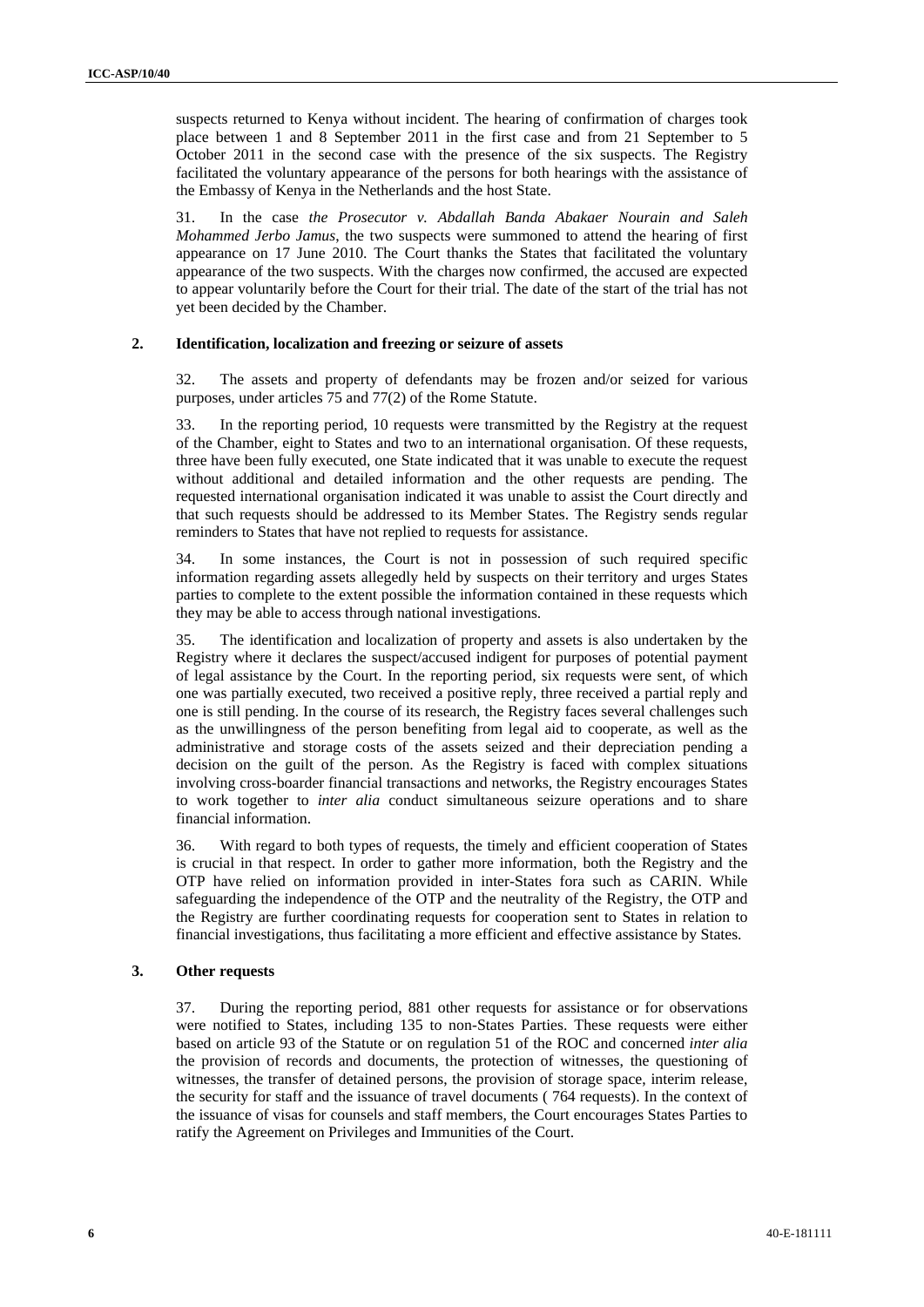38. During the reporting period the field offices continued to be instrumental in notifying the Chambers' requests for judicial cooperation and relevant judicial documents<sup>13</sup>.

#### **4. Witness protection and support**

39. All organs of the Court have a duty to ensure protection of victims and witnesses, based on article 68.1 of the Statute.

40. In 2010, the Court entered into one new relocation agreement. During the reporting period no new relocation agreements were signed but the Registry is hoping to finalize four agreements before the end of the year.

41. As announced in the 2009 Court report, the Registry created a Special Fund for relocations. As at 15 September 2011, the amount of contributions to the Special fund is 866,000 euros. Donations were made by the UK, Finland, Denmark, Germany and Ireland. Around 75 % of the amount was earmarked for the Kenyan witnesses.

42. The Registry contacted 11 African States Parties to host witnesses on a cost neutral basis and the Registrar held a meeting in Brussels with representatives of seven key African States in order to discuss the new modalities. As at 1 September 2011, only two of them had indicated that they would be willing to enter into a relocation agreement under the new modalities. One witness was transferred to the territory of an African State on an *ad hoc* and temporary basis. With the Special Fund now being fully operational, the Registry urges States to enter into a relocation agreement.

43. With regard to local protective measures, the Registry also reinforced its initial response capacity in two States Parties<sup>14</sup>.

44. The OTP works with the Registry and States, in the context of Court-wide efforts, to guarantee the safety of all those who are at risk on account of their interaction with the Court. In order to enhance coordination, the OTP and the Registry have recently signed a Joint Protocol for witness protection; this will allow for more efficient requests for cooperation from the Court which will also allow for more timely and effective responses from States.

45. The Court currently faces a critical challenge in terms of witness protection. Faced with an urgent and unforeseen situation at the beginning of 2011, the Court requested States Parties to temporarily accept witnesses on their territory. Out of the nine requests for cooperation sent to that effect, none received a positive reply. The Registry needs to be able to urgently evacuate witnesses to a "safe haven" country when a life threatening situation for the witness materialises. It is paramount that States carefully consider their respective legal parameters with regard to the protection of witnesses.

46. Should the Court not be able to find a State willing to accept witnesses on its territory on very short notice, there is a serious and imminent risk of having a witness in grave danger<sup>15</sup>. A draft "temporary relocation agreement", which provides a legal framework for temporary relocation, is now available and States Parties are invited to enter into such agreements with the Court. It is noted that hosting witnesses pending permanent relocation may be done on a cost neutral basis.

<sup>&</sup>lt;sup>13</sup> In 2011, for the six situations before the Court, 69 notifications were carried out: 58, in the Democratic Republic of the Congo, seven in the Central African Republic, two in Uganda and two in Chad. <sup>14</sup> This 24/7 emergency response system was established for persons facing serious threats of imminent harm as a

result of their interaction with participants to the proceedings. It includes but is not limited to, the immediate removal of a person at risk from the area of threat whenever feasible, the placing of the person at risk in a temporary safe location, under 24/7 close personal protection if required, and/or implementation of other immediate, temporary local protective measures, in collaboration with local service providers if required.<br><sup>15</sup> The Host State indicated that the relocation of witnesses who have to leave their country of origin in an

emergency situation is not a Host State obligation under the Headquarters Agreement.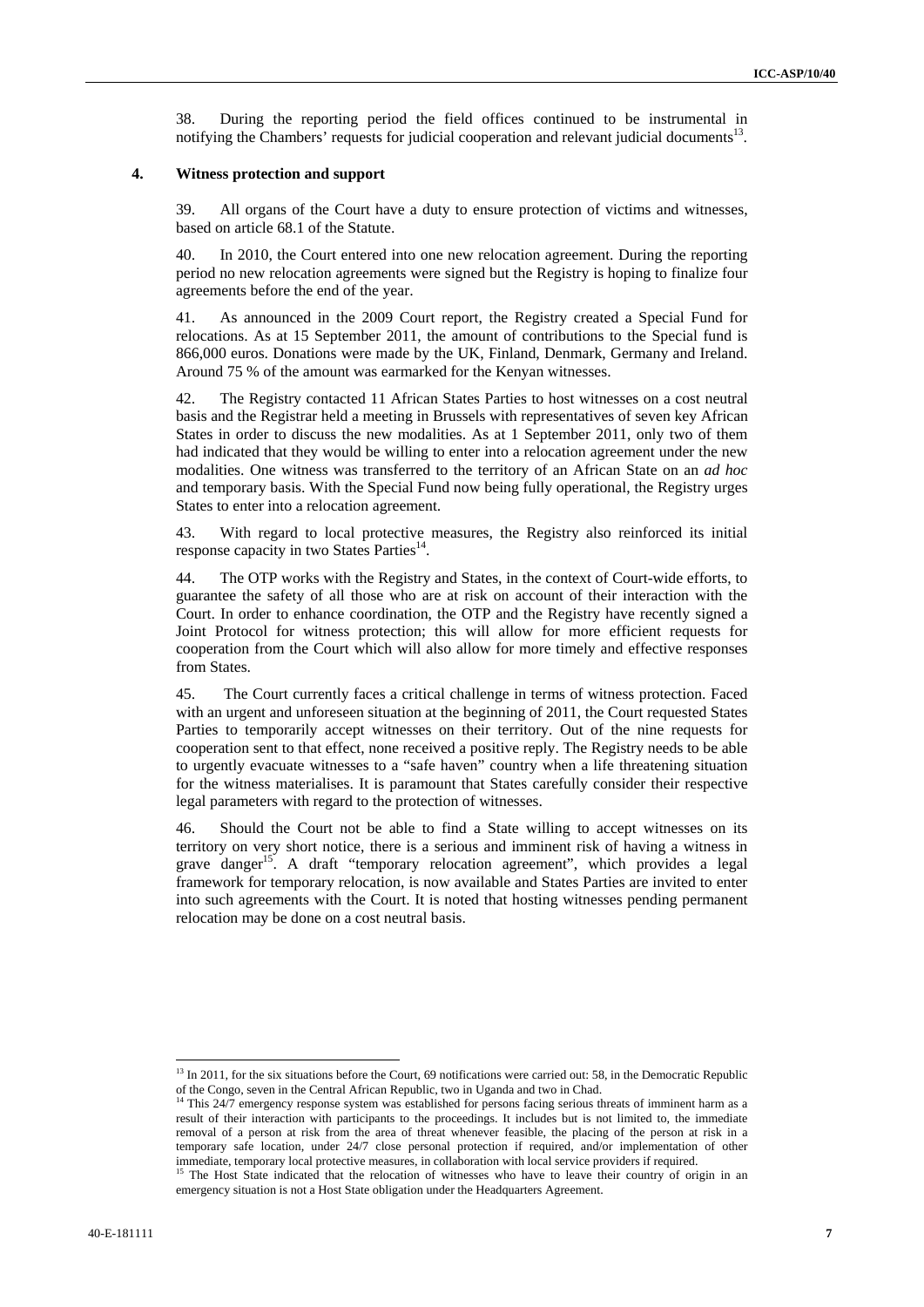### **5. Defence related issues**

47. The cooperation of States regarding Defence requests is crucial to ensure that the defence teams can provide efficient legal representation to their clients<sup>16</sup>. During the reporting period, 12 requests were notified to States by the Registry on behalf of four different defence teams. The requests aimed at facilitating the investigative work of the defence teams by enabling them to interview witnesses, getting access to specific locations or being provided with classified information. Three obtained a positive reply, one was not executed on time and eight are outstanding.

#### **6. Agreements on the enforcement of sentences**

48. During the reporting period, Belgium, Denmark, Finland, Serbia and Colombia concluded agreements on the enforcement of sentences with the Court. The Court is grateful to these States Parties for extending this valuable form of support.

#### **7. Interim release**

49. The framework for Chambers granting interim release to suspects in detention is set out in paragraphs 58-60 of the Court's 2009 Report.

50. Where interim release is ordered by the Chamber, and the suspect is not in a position to return to his country of nationality, the Court would need to secure a third State willing to host the suspect whilst on interim release. For this purpose, the Registry has circulated a model exchange of letters on interim release among States Parties in May 2011, and is currently addressing the comments received from States. One State Party indicated that it would be interested in entering into such an exchange of letters. The objective of this framework is to secure a number of States that are willing to accept persons on interim release, under a number of pre-agreed conditions.

51. In parallel, the Registry has also assisted defence teams willing to enter into an agreement on interim release with States. The Registry thus transmitted 21 defence requests to different States Parties.

#### **8. Release agreement in case of acquittal**

52. The Court is currently in the process of finalizing a model agreement between the ICC and States for the event that a suspect acquitted by the Court would not be able to return to their State of nationality. The Court will consult with States Parties thereon.

## **C. Court initiatives to support cooperation with States**

53. *Database on cooperation:* In 2011, the Registry improved its archiving system by setting up a database allowing to better monitor the different requests to States notified on behalf of the Chamber, the Registry and the defence.

54. *Focal points training:* In line with part D of the Court's 2009 report, the Registry works with focal points in situation countries that are different from the channels designated under article 87(1) (a) of the Rome Statute. On 13-14 July, focal points from the DRC, Kenya, Uganda, Chad, and CAR were invited for a two-day training at the Court, funded by the European Union.

55. *Database on implementing legislations:* The Court intends to streamline and harmonize the current data on national implementing legislations and will request all States to confirm that the legislations collected by the Court with the assistance of the Nottingham University are accurate and exhaustive. Only the legislations which have been confirmed by the Court will be posted in the public database.

<sup>&</sup>lt;sup>16</sup> The framework for such requests is set out in paragraphs 102-104 of the Court's 2009 report.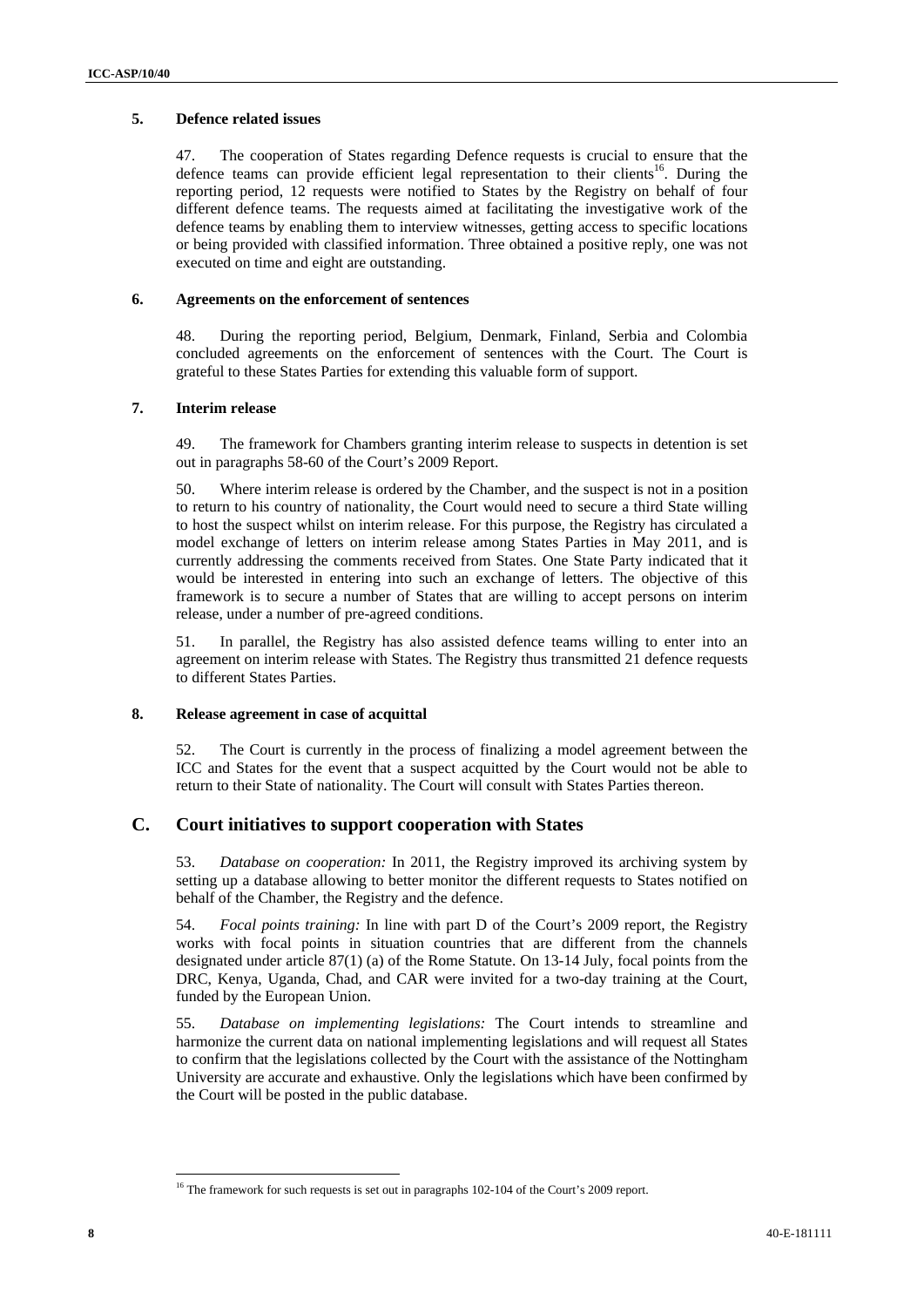## **III. Cooperation in the United Nations context**

## **A. Cooperation between the Court and the United Nations (UN)**

56. The basis for cooperation with the UN is set out in paragraph 107 of the Court's 2009 report. In this context, cooperation with the UN has continued to be strong. In particular, the public support expressed by the UN through the Secretary-General on a number of occasions has been much appreciated by the Court.<sup>17</sup>

57. In Kenya, the United Nations Office in Nairobi (UNON) has agreed to host a small logistical presence of the Court on its grounds, and is providing the Court with a range of administrative and logistical support services. For this purpose, the Court has entered into an MoU with UNON on 13 June 2011.

58. Taking into account the revised mandate of MONUSCO, the Court and the SRSG agreed that the existing MoU between the Court and MONUC would remain in force.

59. In respect of the MoU between the Court and UNDSS, and in view of the new Accountability Framework which was agreed by the UN Inter-Agency Management Network (the "IAMN") and of the new standard MoUs agreed upon by the IAMN, the Court is discussing with the UNDSS whether a new MoU is now necessary.

60. The MoU between the Court and the OIOS was concluded on 21 July 2010, and regulates the support services that the OIOS can provide to the Independent Oversight Mechanism (IOM), as well as the secondment of personnel.

61. During the reporting period, the UN has continued to provide support and assistance to the Court's field operations. From May 2010 to June 2011, the staff members of the Court travelled in 1313 UN flights.

62. As detailed in paragraph 112 of the Court's 2009 report, the UN and the ICC strive to meet regularly in order to foster better understanding of each other's mandates. The OTP held a roundtable in New York on 14-15 June 2011 with the UN Offices, and a Court-wide roundtable is scheduled to take place on 8-9 December 2011.

63. The Court principals have continued to engage with the UN; the President presented the Court's annual report to the UN General Assembly on 28 October 2010. The Prosecutor briefed the UN Security Council on two occasions on the status of the investigation into the situation in Darfur, as well as on one occasion on the status of the investigation into the situation of Libya. The principals also held several high-level meeting with the UN Secretary-General, the Deputy Secretary-General, the Administrator of the United Nations Development Programme, the High Commissioner for Human Rights, the Under-Secretary-General for Political Affairs, the Under-Secretary-General of the Department of Peacekeeping, the Under-Secretary-General for Legal Affairs and UN Legal Counsel, the Special Representative of the Secretary-General on Sexual Violence in Conflict, as well representatives of OCHA.

*64.* The Court has continued to rely on the New York Liaison Office to disseminate information to Permanent Missions and UN Departments and to be informed of developments in UN meetings. The briefings and the support provided by NYLO enhance the Court's capability to plan its UN activities.

## **B. Cooperation by States Parties in the United Nations context**

65. The importance of States Parties supporting the ICC within the United Nations context is highlighted in paragraphs 117-118 of the Court's 2009 report.

66. Court officials and staff members have continued to carry high-level visits to New York in order to brief the relevant actors in the UN and the permanent missions, as well as the New York Working Group, the Friends of the ICC and regional groups, including in the

<sup>&</sup>lt;sup>17</sup> See Statements of the Secretary General, at the ninth session of the ASP, NY, 6 December 2010, http://www.un.org/apps/sg/sgstats.asp?nid=4979 and at the Human Rights Council, Geneva, 25 January 2011, http://www.un.org/apps/sg/sgstats.asp?nid=5051.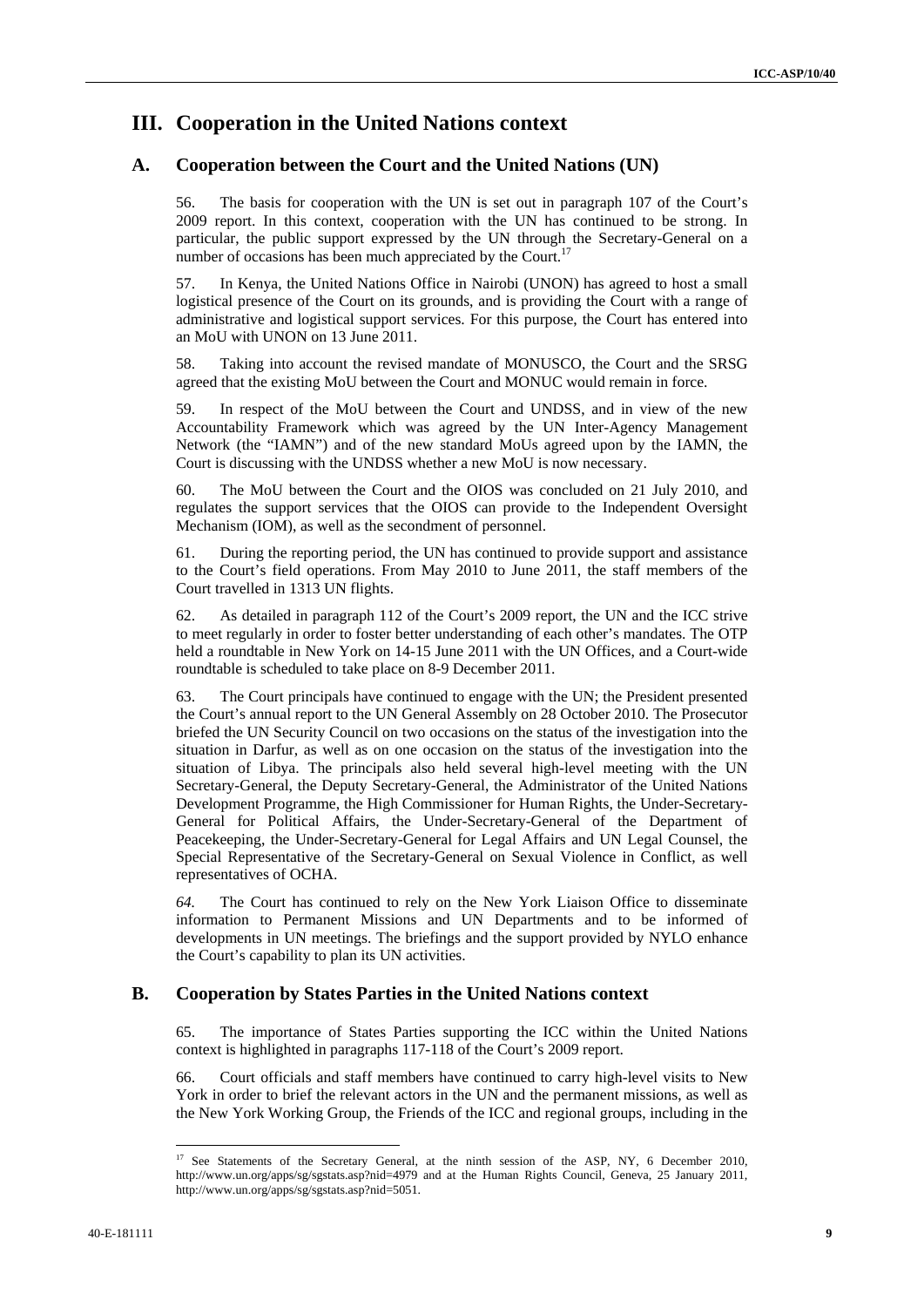margins of the UNGA opening and the bi-annual UNSC briefings. In particular, it is part of the OTP's commitment to increase its transparency and predictability to reach out further to the permanent missions in New York and the NYWG.

67. During the reporting period, the role of the ICC was further strengthened by the unanimous decision to refer the situation in Libya to the ICC pursuant to UNSC Resolution 1970 (2011). In the future, States Parties in the Council may wish to consider the impact of any referrals on the budgetary requirements of the Court.

68. As mentioned above, Pre-Trial Chamber I notified the UNSC of the visits of Mr. Omar Al Bashir to Kenya, Chad and Djibouti. No action was taken by the Council in this respect. States Parties in the UNSC may wish to lead discussions on non-cooperation matters relating to situations referred by the Council and possible avenues it could explore in order to address them.

69. The Court further emphasizes the important role that States Parties, (permanent and non- permanent) members of the UNSC can play, beyond referrals, regarding issues relevant to the ICC such as conflict resolution, humanitarian missions, children in armed conflict and gender crimes.

## **IV. Cooperation with regional organisations**

70. Developing a sound network of cooperation with regional organizations is key for the Court, both in terms of diplomatic and political support and in terms of practical support with the Court's operations.

## **A. African Union (AU)**

71. The Court continued to communicate closely with the AU. On 18 and 19 July, the Court and the AU held a technical level seminar in Addis Ababa with staff from the AU Commission and representatives of African States Parties, sponsored by the International Organisation of La Francophonie, Austria and Ireland. The purpose of the Seminar was for the Court to explain its work with a view to fostering better understanding and enhance cooperation. Participants appreciated explanations given by the Court and stressed the need for continued dialogue between the Court and AU. The AU indicated that a follow-up seminar would be held in 2012.

72. The principals and senior officials of the Court met regularly with representatives of the AU and its member states, including the Chairman of the African Union Commission and on the margins of the January 2011 AU Summit.

## **B. European Union (EU)**

73. The Court has welcomed the new Common Position of the EU in respect of the ICC [5753/11 dated 15 February 2011], the EU Council Decision on the ICC of 21 March 2011, as well as the EU action plan of 12 July 2011, which are key tools in strengthening the relation between the Court and the EU. The Court also welcomes the report of the EU Parliament on the ICC which is scheduled to be formally adopted in November of this year.

74. The Court also relies on the political and diplomatic support for the ICC of the EU delegations in third countries, especially in the situation countries, and the Court is exploring ways to further strengthen those links.

75. During the reporting period, the principals and Court officials held several meetings in Brussels with EU representatives, including with the President of the European Council, the EU Justice and Home Affairs Commissioners, as well as with senior representatives of the European External Action Service (EEAS), the EU Political and Security Committee (PSC) and the Foreign Committee of the European Parliament and its Subcommittee on Human Rights. In order to promote a better understanding on the mandate and activities of the OTP, and thus ensure a more effective working relation with EU representatives, the Prosecutor participated in an EEAS Training Seminar on Political and Diplomatic Issues.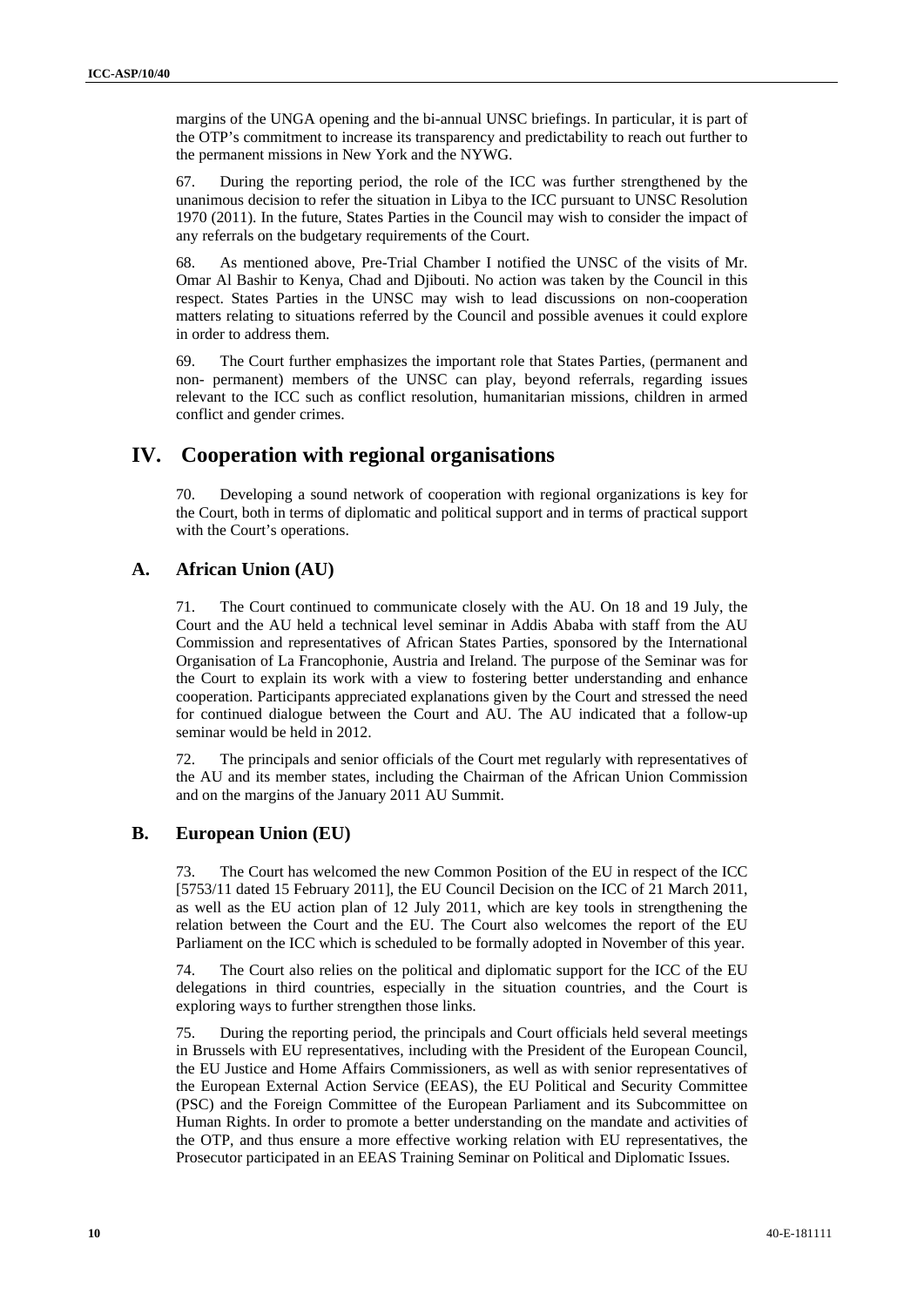## **C. League of Arab States ("Arab League")**

76. The Court increased its cooperation and engagement with the Arab League during the reporting period. A regional seminar on the ICC was held in Doha, jointly organized by the Arab League, the State of Qatar and the Court, on 24-25 May 2011 with the participation of all the Court principals. It was organized at a crucial time for the region, and most of the panellists expressed their hope that this will usher a new relationship between the ICC and the Arab world. Moreover, State representatives have shown a strong commitment towards the ratification of the Rome Statute. Follow-up technical seminars with the League of Arab States are being planned. The Court is also pursuing the signature of an MoU with the Arab League.

77. The OTP held meetings with representatives of the Arab League, in particular with the Secretary-General, to discuss the situations of Libya, Palestine and Darfur. Arab League support in all three situations has been important. In particular, regarding the preliminary examination on the situation of Palestine, the Arab League has facilitated OTP meetings with the Palestinian National Authority during the reporting period, including with the Palestinian Minister of Justice<sup>18</sup>

## V. **Cooperation with other intergovernmental institutions**

## **A. Commonwealth**

78. On 13 July 2011, a MoU between the Court and the Commonwealth Secretariat was signed by the President of the Court and the Commonwealth Secretary General. Under the Memorandum, the two organisations will enhance their cooperation in promoting the principles and values enshrined in the Rome Statute. An expert from the Court participated in the revision process of the Commonwealth's "Model Law to implement the Rome Statute of the ICC" during the reporting period.

### **B. Francophonie**

79. The Francophonie sponsored a series of regional seminars on the ICC, including the seminar with the AU referred above, regional seminars in Cameroon in October 2010 and in Tunisia in September 2011, as well as a training session on the ICC for magistrates' members of the Francophone Supreme judiciary courts (AHJUCAF) at the Court on 5-7 July. The Court is working with the Francophonie regarding the planning of further seminars in South East Asia and in Latin America.

## **C. Organization of American States**

80. On 18 April 2011, the President of the Court and the Secretary-General of the Organization of American States (OAS) concluded a Framework Cooperation Arrangement which foresees that the Court and the General Secretariat of the OAS will cooperate in matters of common interest.

81. The OTP and the Inter-American Commission on Human Rights are currently in the process of concluding a MoU, which will allow for strengthening relations and cooperation between the two institutions.

82. The Court continued to actively engage with the OAS during the reporting period. Court officials briefed the Committee on Juridical and Political Affairs of the OAS Permanent Council during a working meeting on the ICC in March 2011.

<sup>&</sup>lt;sup>18</sup> The Palestinian National Authority requested the right to be heard on the fulfillment of the statutory requisites for opening an investigation, including on the issue whether the Palestine qualifies as a 'State' for the purpose of article 12(3) of the Statute. The Office considered that a fair process required that the Palestinian National Authority as well as other interested parties had the opportunity to be heard. The Office therefore ensured due process to all parties involved.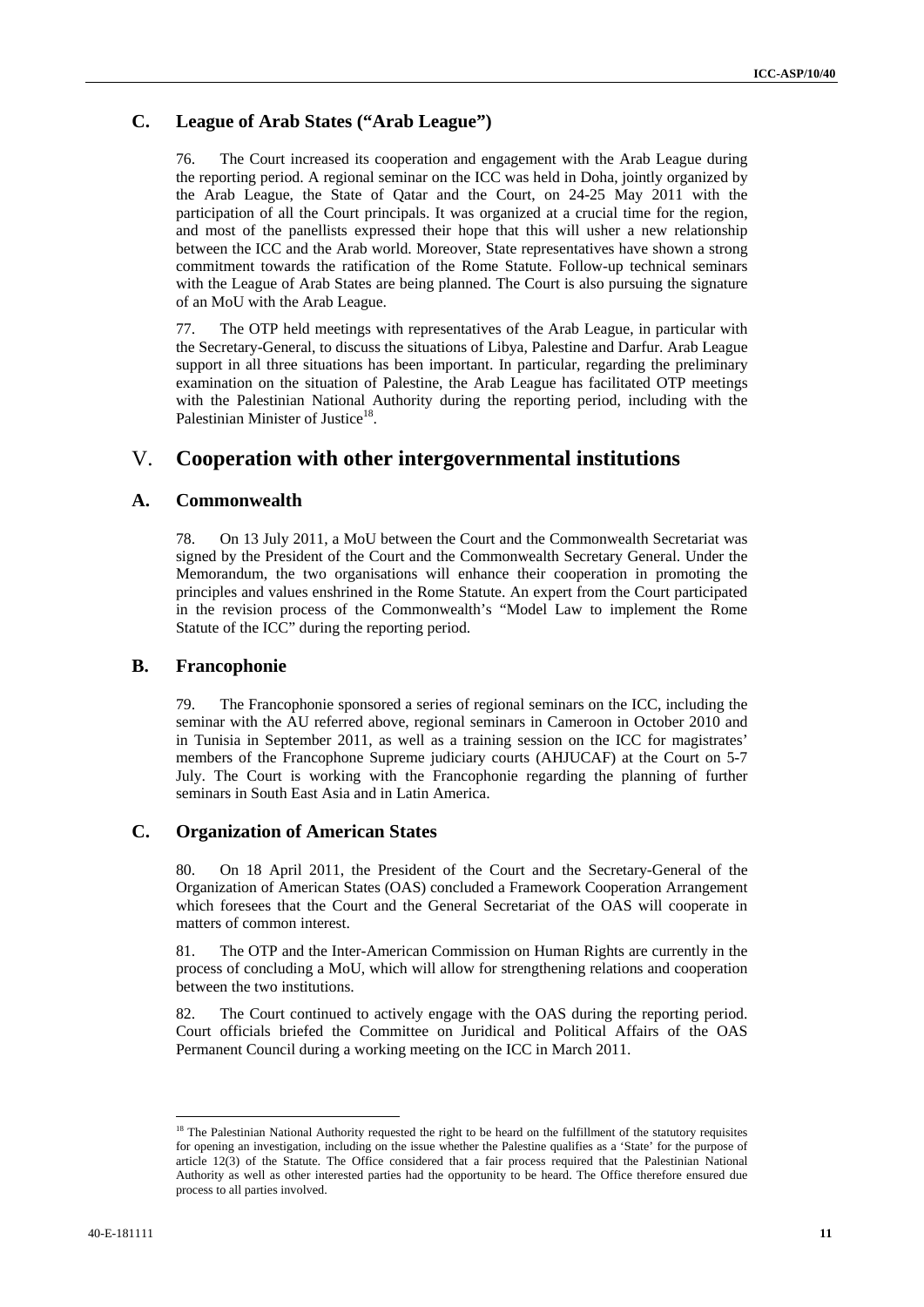## **D. INTERPOL**

83. The OTP continues to receive valuable support from INTERPOL, and most recently in relation to the Libya situation. On 9 September, upon request of the Prosecutor the previous day, INTERPOL issued three red notices for the arrest of ICC suspects Muammar Gaddafi, Saif Al-Islam Gaddafi and Abdullah Al-Senussi.

## **E. Financial organizations**

84. The President of the Court discussed matters concerning complementarity, national capacity building and the connection between justice and development with the Legal Vice-Presidency of the World Bank, which is spearheading a new initiative titled "Global Forum on Law, Justice Development".

85. In April 2011, the Prosecutor participated in a High-Level Dialogue on Effective Global Enforcement to Counter Corruption organized by the World Bank. The participants (such as the President of the World Bank, the President of INTERPOL, and the Director-General of the European Anti-Fraud Office (OLAF)), adopted a declaration of principles on the need to work together to combat crime and corruption.

86. In addition, the  $\text{OTP}^{19}$  discussed with the Inter American Development Bank (IDB) how financial institutions could contribute to the prevention of crimes, in particular through financing States' educational programmes aimed at preventing violence, strengthening civics and conflict management capacities<sup>20</sup>.

# **VI. Enhancing public information on, and promote an understanding of, the mandate and operations of the Court**

87. The Court presented its Public Information Strategy<sup>21</sup> to the 9<sup>th</sup> Session of the ASP; this strategy forms the backbone of the Court's efforts and plans on how to increase knowledge and understanding on its mandate and operations $2^2$ .

88. The link between increased understanding and enhanced support for the Court has been regularly emphasized by the Court and its stakeholders and partners, including by the Assembly at the 2010 Review Conference of the Rome Statute.

89. While the Court is responsible for making information available, it must also rely on the support of partners and others in identifying and responding to information needs. States, international organizations, civil society and the media all play a critical role in enhancing awareness of the Court, increasing greater understanding of its work and generating support for its activities. A natural opportunity for this is for States to organize

<sup>&</sup>lt;sup>19</sup> This is part of the efforts the OTP is developing after having identified education as one of the fundamental

means to maximize the contribution of the Court to the prevention of future crimes.<br><sup>20</sup> An example is the SREDECC project (Regional system of evaluation and development of citizenship competences), funded by the IADB, which includes Chile, Colombia, Guatemala, Mexico, Paraguay and the Dominican Republic, and which is meant to support the development of effective citizenship education programmes in Latin America.

<sup>21</sup> ICC-ASP/9/29. The Registry's Public Information and Documentation Section (PIDS) is responsible for implementation of this strategy, in close cooperation with the Public Information Unit of the Office of the Prosecutor (PIU), the Trust Fund for Victims (TFV), Office of Public Counsel for Victims (OPCV), and Office of Public Counsel for the Defence (OPCD) and the Assembly in the development of programmes and activities. While an independent organ of the Court, the OTP relies on PIDS services for a great part of its work, such as dissemination of OTP messages where appropriate, organization of press conferences and administration of the Court website. The OTP PIU prepares OTP-specific messages related to OTP activities and areas that require confidentiality such as OTP preliminary examinations.<br><sup>22</sup> The 2011 2013 Strategy noted that in addition to support

The 2011-2013 Strategy noted that in addition to supporting Court wide public information objectives, OTPspecific public information output also reflects and supports inter-related Prosecutorial Strategy objectives, in particular a) Continued enhancement of cooperation with States and relevant actors, in particular for the execution of arrest warrants issued by the Court, b) Communicating on and publicizing the OTP's preliminary examination work in order to trigger or contribute to efforts to stop violence, enhance national investigations and prosecutions of serious crimes, and make sure that the conducts charged by the ICC (e.g. recruitment and use of children in armed conflict, sexual violence, forcible displacement, infliction of conditions o life aimed at destroying a group, etc.) are known to all parties to conflicts in order to deter perpetrators, and c) Maximising the OTP's contribution to the fight against impunity and the prevention of crimes.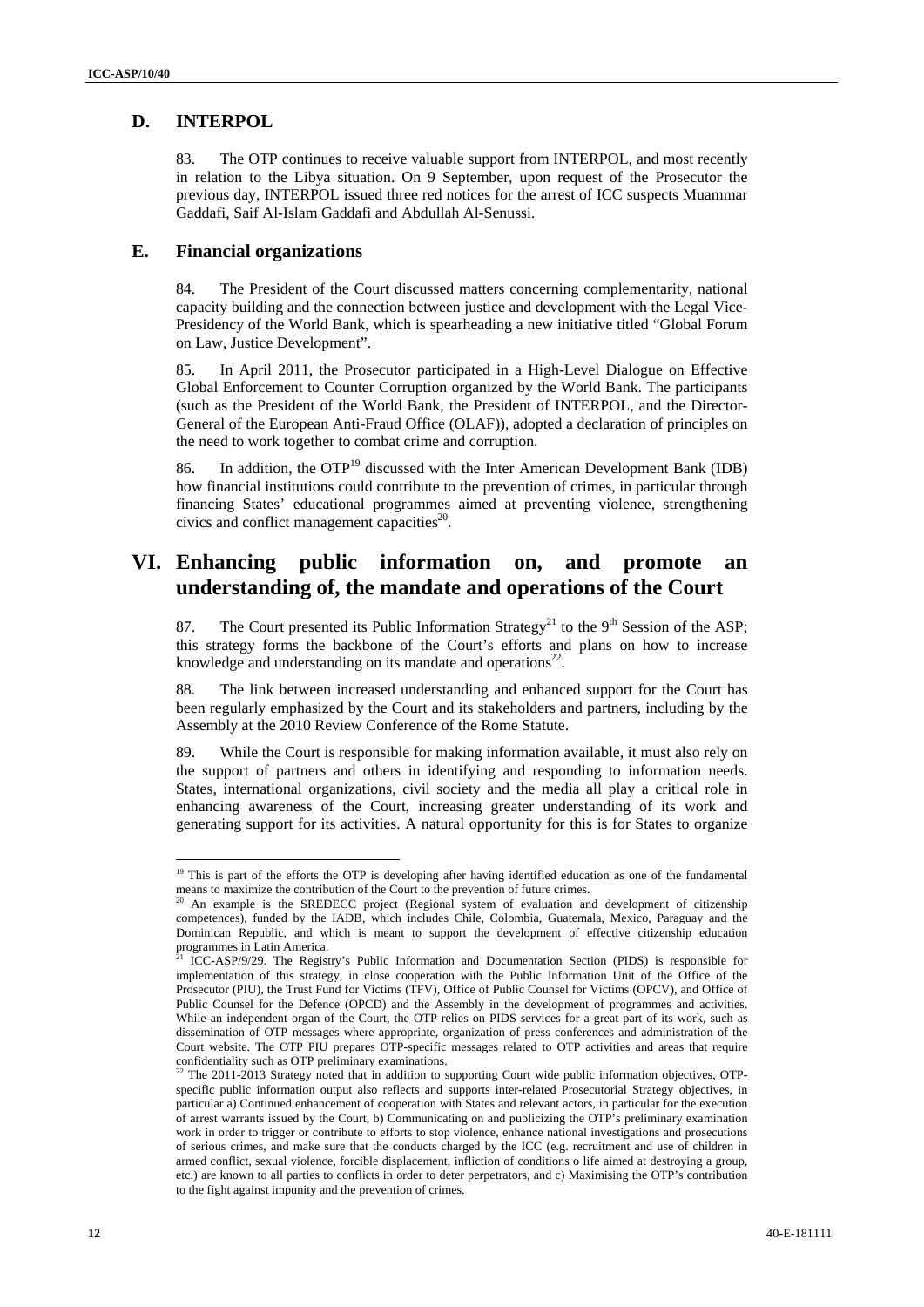awareness-raising efforts and visible public events each year around 17 July, which States Parties have declared as the Day of International Criminal Justice. In addition, next year will be the tenth anniversary of the entry into force of the Rome Statute.

90. The suggested guidelines below provide possible examples of how States may enhance the Court's public information and outreach efforts.

#### **Possible guidelines for States Parties on public information regarding the Court**

91. States Parties are well placed in the national, as well as in the international contexts, to use public platforms and media opportunities<sup>23</sup>to:

(a) pre-empt or rebut when possible inaccurate information or growing public misperceptions about the Rome Statute, the Court's mandate or its activities, including by explaining relevant aspects of the ICC mandate and jurisdiction;

express support for the enforcement of the Court's decisions, request cooperation by all States Parties with the Court, and demand that any relevant initiative from the international community specifically take into account the Rome Statute and Court decisions;

(c) contribute to the marginalization of persons subject to outstanding ICC arrest warrants;

(d) facilitate and encourage increased cooperation between national government public information officials and ICC's public information officials, *inter alia* to plan and execute public information events during official missions, exchange and coordinate information, media alerts and actions concerning the ICC, to increase public understanding or address public misperceptions;

generally use their communication networks and national mass media, such as television and radio, as well as other contacts, to increase the visibility of the Court and provide information regarding its role and activities; and

(f) support civil society initiatives aimed at promoting awareness of the ICC and the Rome Statute system, as well as assist with capacity building programmes in this regard.

92. The Presidency and judges can play an important role in advancing the Court's public information objectives through their participation in conferences, seminars, moot courts and media-related events. As the "external face of the Court", the President is naturally-situated to lead discussions on various aspects of the ICC and the Rome Statute system, taking into account the independence of the Prosecutor. The Prosecutor and Deputy Prosecutor lead OTP efforts to "increase the understanding of its work by local, national and international media in a consistent manner $124$ . Similarly, the Registrar explains the mandate of the Court in different fora ensuring that a neutral message is conveyed*.*  Additionally, representatives of the Presidency, Chambers, OTP, Registry, TFV, OPCV, and OPCD are and will be further incorporated into new audiovisual programming explaining the ICC's role and activities before the Court. The OTP also disseminates to key partners accurate and timely information about specific OTP activities, through a variety of tools such as OTP Weekly Briefings<sup>25</sup>.

<sup>&</sup>lt;sup>23</sup> Such as public events, statements delivered at inter/national bodies, public forums, media events, press conferences, scrums and stakeouts, media contacts, government publications, TV, radio, press interviews, op-eds, open letters, signed articles, etc.

<sup>&</sup>lt;sup>24</sup> As part of the One Court approach, and as indicated in the OTP Prosecutorial Strategy for 2009-2012<br><sup>25</sup> Contains regular updates on cooperation and galvanizing efforts to arrest